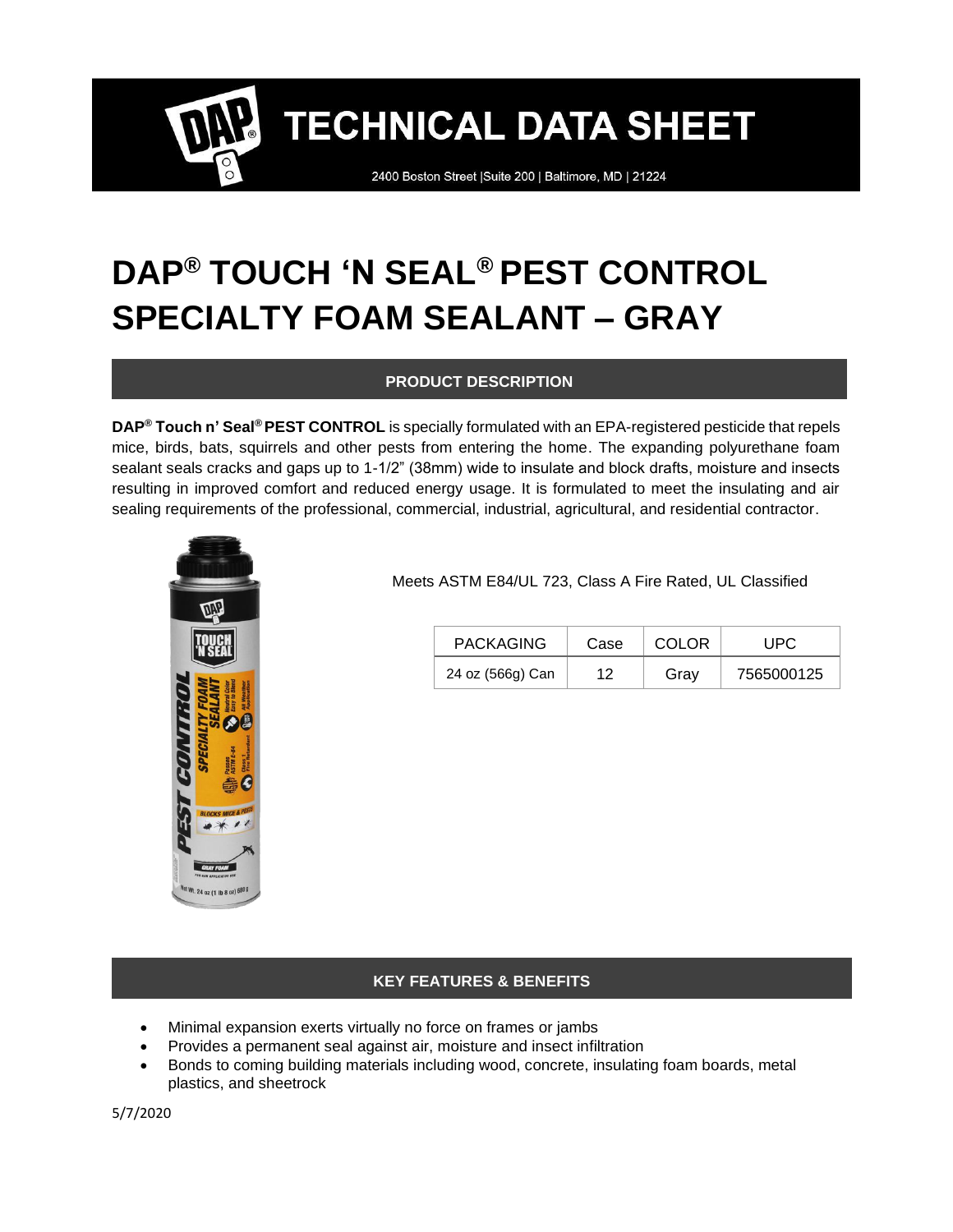2400 Boston Street | Suite 200 | Baltimore, MD | 21224

- Easy to control gun foam applicator
- ICC Listed (ES ESR-1926)
- Meets ASTM E84, and UL-Listed
- Meets AAMA standards 812-04 for low pressure foams
- Class A fire rated
- Gray color
- Interior / exterior use

#### **SUGGESTED USES**

• Partitions and stud walls

#### **USE TO FILL AND SEAL:**

- Window and door frames / jambs
- Gaps and cracks in foundations,
	- crawlspaces, attics, and basements

#### **FOR BEST RESULTS**

- Apply in temperatures between 20°F 120°F (-6°C to 48°C)
- Surface must be free of oil and dirt for adhesion
- Dispense in the UPSIDE-DOWN position
- Apply in spaces with 40% relative humidity or greater
- Use around, not inside, junction boxes

### **APPLICATION**

**DIRECTIONS: Important – read all directions and cautions before use. Always wear gloves, eye protection and work clothes. Use drop cloths. Product is flammable during dispensing – turn off sources of ignition prior to use. Always refer to local building codes prior to application of Touch 'N Foam sealants.**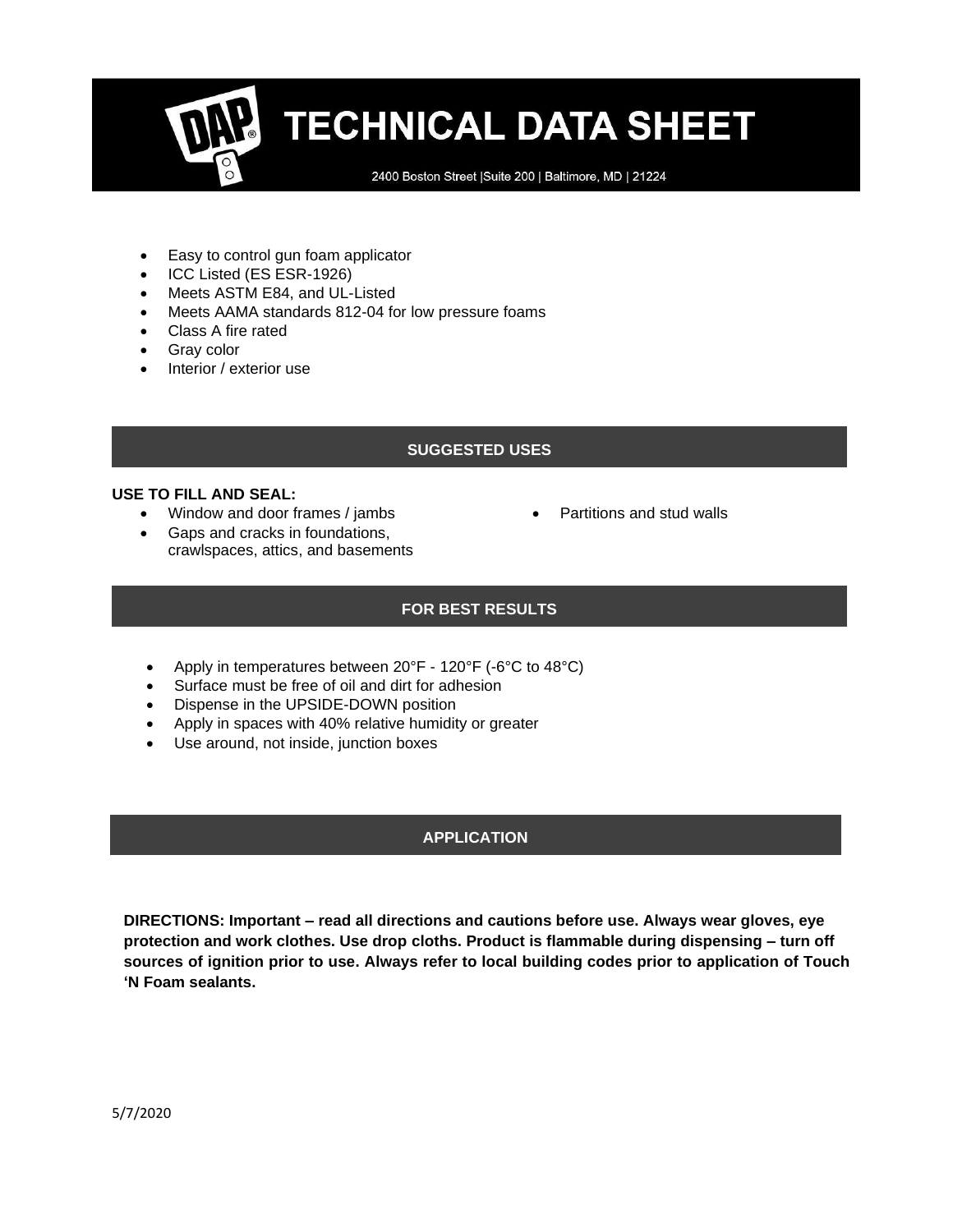

2400 Boston Street | Suite 200 | Baltimore, MD | 21224

**Preparation:** To promote adhesion surface must be free of oil and dirt. For easy attachment to foam applicator gun, apply petroleum jelly to the gun basket before screwing on can. While pointing in a safe direction, depress trigger and attach gun to can (see instructions inside gun box). Do not over-tighten. Important: Before starting the job, first practice dispensing onto scrap materials.

**Application:** For best results this product should only be dispensed in the UPSIDE\_DOWN position and apply in spaces with 40% greater relative humidity. Fill gap no more than 1/4 full, allowing room for expansion. Foam will be tack-free in about 10 minutes (50% RH). Do not overfill. Excess foam can be trimmed, sanded, caulked or plastered as necessary. Direct sunlight discolors foam if not painted or covered.

**Can Replacement:** While pointing the gun in a safe direction, depress trigger and quickly remove empty can. Spray basket with polyurethane foam cleaner and immediately replace with a new can of foam to prevent foam from hardening in the gun.

**Clean-up:** If wet foam contacts skin, clean immediately with a dry rag – do not use water – water accelerates curing. Cured foam must be removed mechanically from surfaces. Uncured foam can be cleaned from most surfaces with Foam Cleaner or acetone. Do not attempt to remove cured solvents. If foam dries on skin, apply generous amounts of petroleum jelly, put on plastic gloves and wait 1 hour. With a clean cloth, firmly wipe off residue and repeat process if necessary. DO NOT use acetone or other solvents to remove product from skin.

**Storage/Re-Use:** Turn gun's flow control knob to closed position and store can in upright position (with gun still attached). To restart, shake well for 30 seconds, turn flow control knob to open position and dispense foam. Maximum Storage: 15 days. Store can upright below 90° F (33°C).

#### **TYPICAL PHYSICAL & CHEMICAL PROPERTIES**

| Yield per can (1/4" bead) ASTM C1536                 | 1972 linear feet             |
|------------------------------------------------------|------------------------------|
| Dry Time/ tack free                                  | 5 minutes                    |
| <b>Fully Cured</b>                                   | 4 hours                      |
| Shelf Life                                           | 18 months (unopened)         |
| <b>Application Temperature Range</b>                 | 20°F to 120°F (-6°C to 48°C) |
| Cuttable                                             | Approx. 18 mins              |
| ASTM C-518 R-Value                                   | 4-5/in (25mm)                |
| Water Resistant (ASTM D2842)                         | $<$ 1.5% at 4 Days           |
| <b>International Building Code</b>                   | Compliant                    |
| International Residential Code                       | Compliant                    |
| California Bureau of Home Furnishings and Insulation | Compliant                    |
| <b>ICC</b> Evaluation                                | <b>ESR 1926</b>              |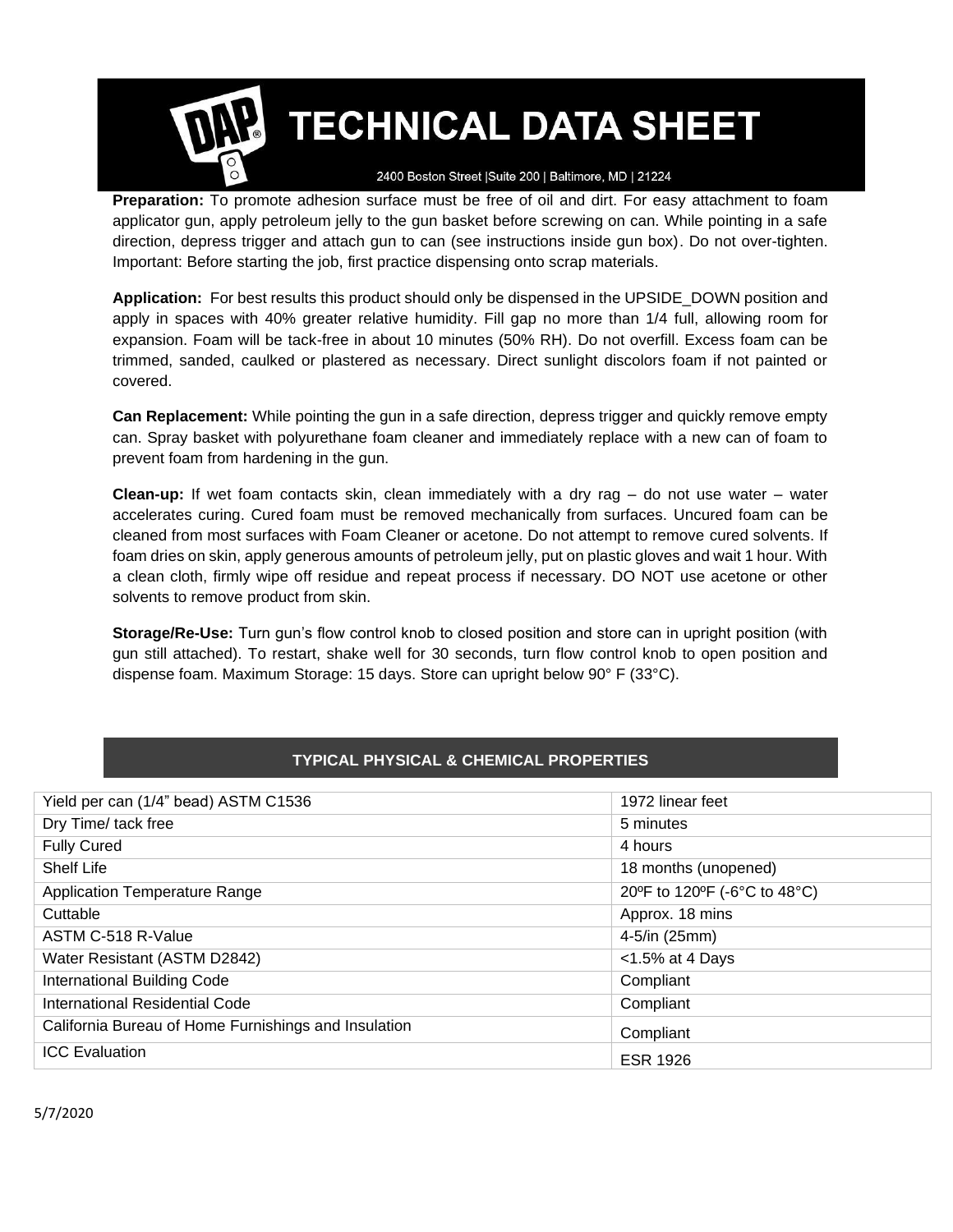

2400 Boston Street | Suite 200 | Baltimore, MD | 21224

| UL Classified Caulking & Sealants                              | Listed |
|----------------------------------------------------------------|--------|
| UL 723 Surface Burning Characteristics Fire Test (Flame/Smoke) | 10/15  |

### **SAFETY**

See product label or Safety Data Sheet (SDS) for health and safety information. You can request an SDS by visiting our website at dap.com or calling 888-DAP-TIPS.

### **WARRANTY**

**LIMITED WARRANTY:** If the product fails to perform when used as directed, within one year from the date of purchase, call 888-DAP-TIPS, with your sales receipt and product container available, for replacement product or sales price refund. DAP Products Inc. will not be responsible for incidental or consequential damages.

### **COMPANY IDENTIFICATION**

**Manufacturer:** DAP Products Inc., 2400 Boston Street, Baltimore, Maryland 21224

**Usage Information:** Call 888-DAP-TIPS or visit dap.com & click on "Ask the Expert"

**Order Information:** 800-327-3339 or orders@dap.com

**Fax Number:** 410-558-1068

5/7/2020